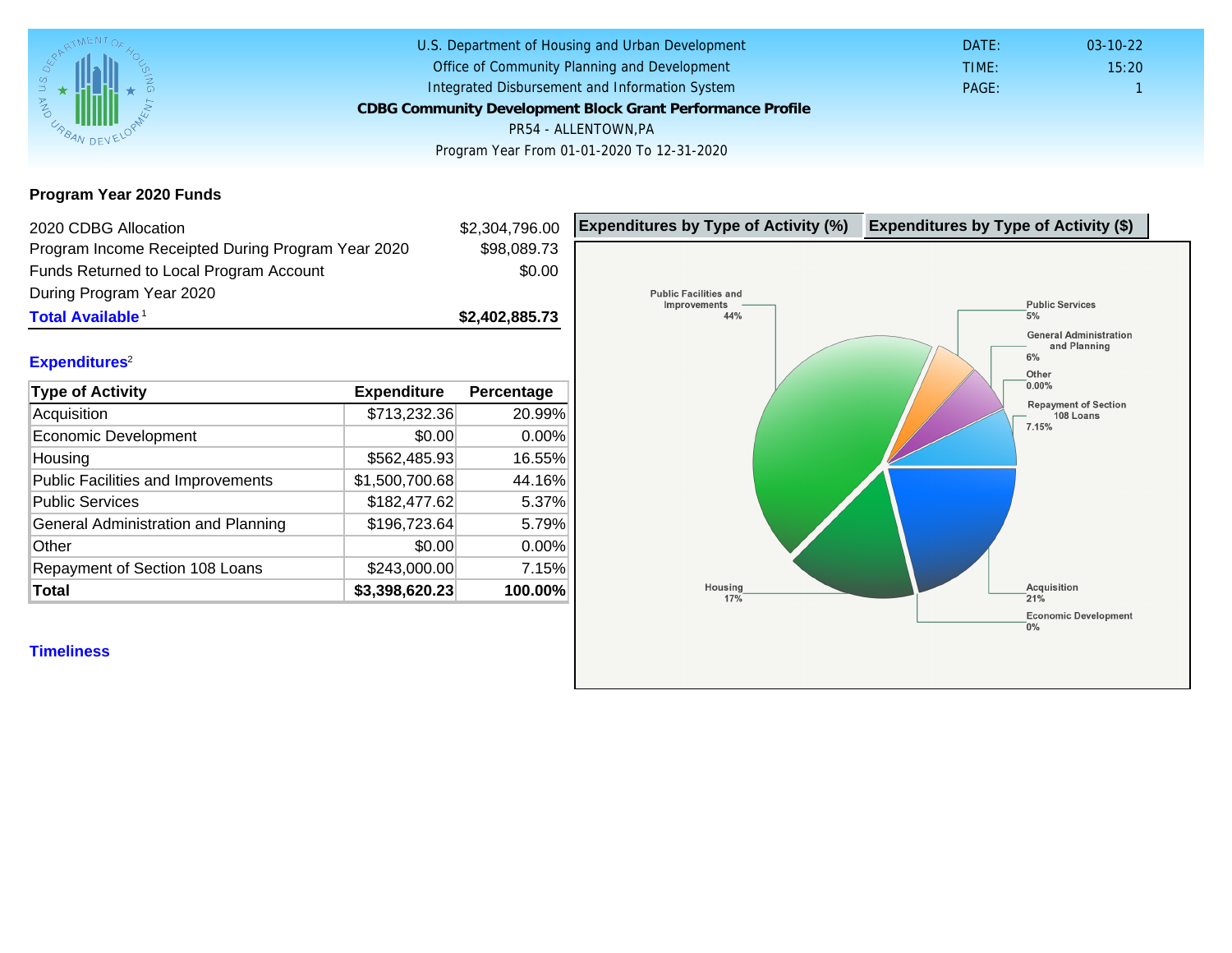## Program Targeting

| 1 - Percentage of Expenditures Assisting Low-<br>and Moderate-Income Persons and Households<br>Either Directly or On an Area Basis <sup>3</sup>                                                                              | 83.23%   |
|------------------------------------------------------------------------------------------------------------------------------------------------------------------------------------------------------------------------------|----------|
| 2 - Percentage of Expenditures That Benefit<br>Low/Mod Income Areas                                                                                                                                                          | 45.80%   |
| 3 -Percentage of Expenditures That Aid in The<br>Prevention or Elimination of Slum or Blight                                                                                                                                 | 9.61%    |
| 4 - Percentage of Expenditures Addressing<br><b>Urgent Needs</b>                                                                                                                                                             | 7.16%    |
| 5-Funds Expended in Neighborhood<br>(Community For State) Revitalization Strategy<br>Areas and by Community Development<br>Financial Institution.<br>6-Percentage of Funds Expended in<br>Neighborhood (Community For State) | \$0.00   |
| Revitalization Strategy Areas and by Community<br>Development Financial Institution                                                                                                                                          | $0.00\%$ |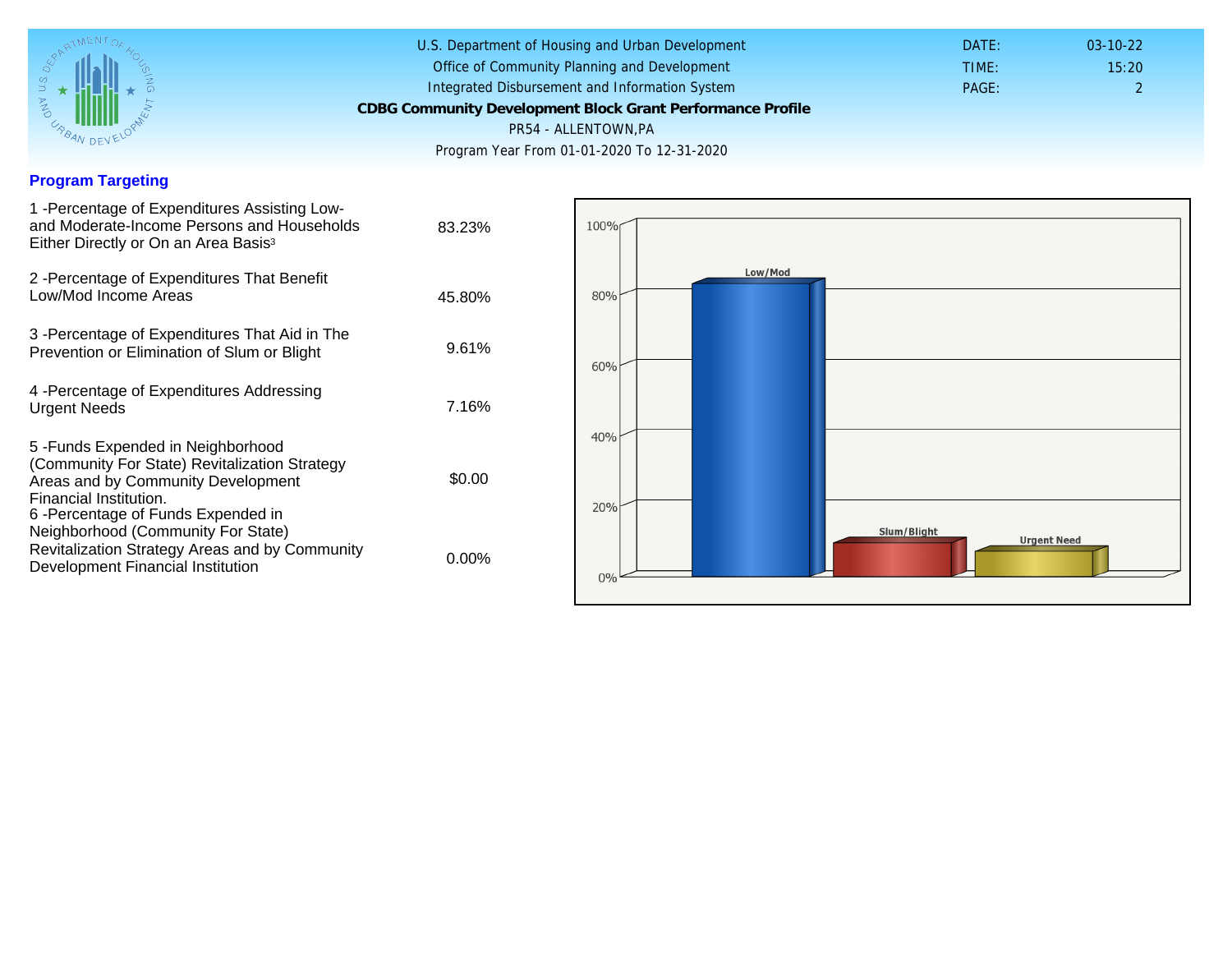# CDBG Beneficiaries by Racial/Ethnic Category <sup>4</sup>

| Race                                              | Total    | Hispanic |
|---------------------------------------------------|----------|----------|
| White                                             | 46.10%   | 49.16%   |
| Black/African American                            | 27.22%   | 10.39%   |
| Asian                                             | 0.27%    | $0.00\%$ |
| IAmerican Indian/Alaskan Native                   | 0.14%    | $0.00\%$ |
| lNative Hawaiian/Other Pacific Islander           | 0.14%    | 0.28%    |
| American Indian/Alaskan Native & White            | 0.41%    | $0.00\%$ |
| Asian & White                                     | 0.14%    | $0.00\%$ |
| Black/African American & White                    | 3.01%    | 0.56%    |
| Amer. Indian/Alaskan Native & Black/African Amer. | 0.27%    | $0.00\%$ |
| Other multi-racial                                | 22.30%   | 39.61%   |
| Asian/Pacific Islander (valid until 03-31-04)     | 0.00%    | 0.00%    |
| Hispanic (valid until 03-31-04)                   | $0.00\%$ | $0.00\%$ |

### Income of CDBG Beneficiaries

| Income Level                          | Percentage |
|---------------------------------------|------------|
| Extremely Low Income (<=30%)          | 72.78%     |
| Low Income (30-50%)                   | 16.42%     |
| Moderate Income (50-80%)              | 10.81%     |
| Total Low and Moderate Income (<=80%) | 100.00%    |
| Non Low and Moderate Income (>80%)    | $0.00\%$   |